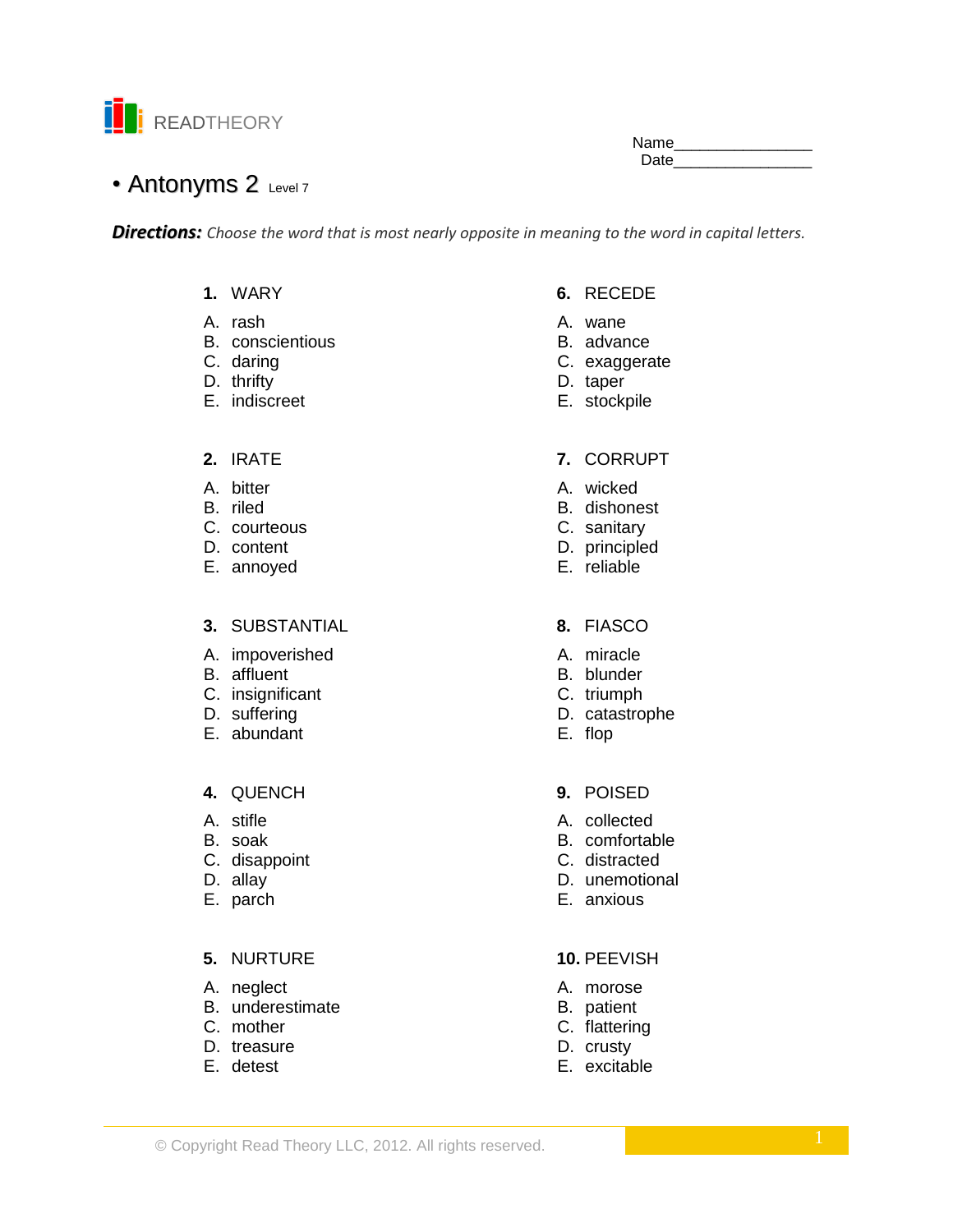# **Answers and Explanations**

#### 1) **A**

The word *wary* means cautious. Someone who is wary thinks about the consequences of an action before doing it. The opposite of wary is reckless or incautious. Because *rash* means displaying a lack of careful consideration of the possible consequences of an action, choice **(A)** is correct.

**(B)** is incorrect because *conscientious* means meticulous or careful. This is nearly synonymous with *wary,* not the opposite of it.

**(C)** is incorrect because *daring* means brave. This is not the opposite of *wary*, because one can be both brave and cautious.

**(D)** is incorrect because *thrifty* means using money carefully. This is not the opposite of *wary*.

**(E)** is incorrect because *indiscreet* means having too great a readiness to reveal private information. This is not the opposite of *wary*.

#### 2) **D**

The word *irate* means extremely angry. When something aggravates someone who is already mad, that person might become irate. The opposite of irate is calm. Because *content* means in a state of peaceful happiness, choice **(D)** is correct.

**(A)** is incorrect because *bitter* means angry or hurt. This is practically synonymous with *irate*, not the opposite of it.

**(B)** is incorrect because *riled* means irritated. This is practically synonymous with *irate*, not the opposite of it.

**(C)** is incorrect because *courteous* means polite. This is not the opposite of *irate*, since irate is not synonymous with impolite.

**(E)** is incorrect because *annoyed* means irritated. This is practically synonymous with *irate*, not the opposite of it.

#### 3) **C**

The word *substantial* means of considerable import, size, or worth. A substantial donation to a hospital would fairly large. The opposite of substantial is unimportant or small in size. Because *insignificant* means too small or unimportant to be worth consideration, choice **(C)** is correct.

**(A)** is incorrect because *impoverished* means poor or lacking in money. This is not the opposite of *substantial*, because it is too limited in meaning. Substantial does not only refer to money.

**(B)** is incorrect because *affluent* means wealthy. This is not the opposite of *substantial*.

**(D)** is incorrect because *suffering* means experiencing pain or discomfort. This is not the opposite of *substantial*.

**(E)** is incorrect because *abundant* means plentiful. This is not the opposite of *substantial*.

#### 4) **E**

The word *quench* means to satisfy thirst by drinking. When you have a drink of water, you are quenching your thirst. The opposite of quench is to make thirsty. Because *parch* means to make dry or thirsty, choice **(E)** is correct.

**(A)** is incorrect because *stifle* means to quell or end by force. This is not the opposite of *quench*.

**(B)** is incorrect because *soak* means to thoroughly wet. This is similar in meaning to *quench*, not the opposite of it.

**(C)** is incorrect because *disappoint* means to fail to fulfill the hopes of someone. This is not the opposite of *quench*, because quench is not synonymous with please.

**(D)** is incorrect because *allay* means to relieve or alleviate. This is not the opposite of *quench*.

#### 5) **A**

The word *nurture* means to care for and aid in development. If one feeds a cat, he or she is nurturing it. The opposite of nurture is to disregard or ignore. Because *neglect* means to ignore, choice **(A)** is correct.

**(B)** is incorrect because *underestimate* means to regard someone as less capable than he or she really is. This is not the opposite of *nurture*.

**(C)** is incorrect because *mother* means to look after kindly and protectively. This is practically synonymous with *nurture*, not the opposite of it.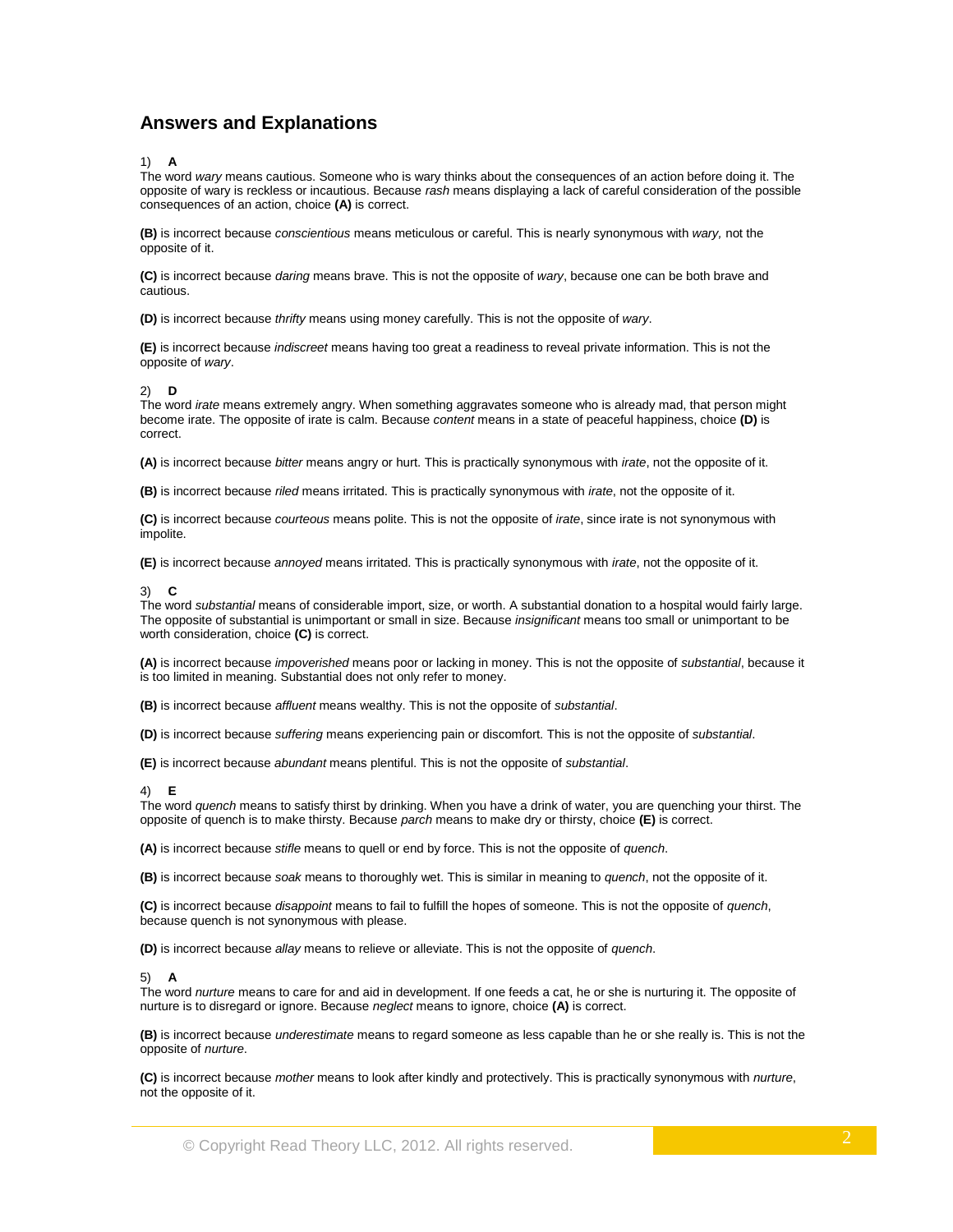**(D)** is incorrect because *treasure* means to value highly. This is not the opposite of *nurture*.

**(E)** is incorrect because *detest* means to hate. This is not the opposite of *nurture*, because nurture is not synonymous with love.

#### 6) **B**

The word *recede* means to move back or further away from a previous position. If an army retreats, it recedes from its current position. The opposite of recede is to move forward. Because *advance* means to move forward, choice **(B)** is correct.

**(A)** is incorrect because *wane* means to decrease in strength or power. This is not the opposite of *recede*.

**(C)** is incorrect because *exaggerate* means to represent something as being larger than it really is. This is not the opposite of *recede*.

**(D)** is incorrect because *taper* means to diminish at one end. This is practically synonymous with *recede*, not the opposite of it.

**(E)** is incorrect because *stockpile* means to accumulate a large supply of something. This is not the opposite of *recede*, since stockpile is not synonymous with advance.

#### 7) **D**

The word *corrupt* means evil or morally depraved. A politician who gives bribes in exchange for votes is corrupt. The opposite of corrupt is moral. Because *principled* means acting in accordance with morality, choice **(D)** is correct.

**(A)** is incorrect because *wicked* means evil. This is synonymous with *corrupt*, not the opposite of it.

**(B)** is incorrect because *dishonest* means untruthful. This is not the opposite of *corrupt*.

**(C)** is incorrect because *sanitary* means hygienic and clean. This is not the opposite of *corrupt*, since being moral and being clean are not synonymous.

**(E)** is incorrect because *reliable* means dependable. This is not the opposite of *corrupt*, since corrupt is not synonymous with undependable.

8) **C**

The word *fiasco* means something that is a complete failure, especially in a humiliating way. For example, if one threw a party and none of the guests came, it would be a fiasco. The opposite of fiasco is a success. Because a *triumph* is a great success or victory, choice **(C)** is correct.

**(A)** is incorrect because a *miracle* is a surprising and welcome event that cannot be explained by science. This is not the opposite of *fiasco*, because it is too limited in meaning.

**(B)** is incorrect because a *blunder* is a stupid or careless mistake. This is not the opposite of *fiasco*.

**(D)** is incorrect because a *catastrophe* is a disaster or total failure. This is synonymous with *fiasco*, not the opposite of it.

**(E)** is incorrect because a *flop* is a total failure. This is synonymous with *fiasco*, not the opposite of it.

#### 9) **E**

The word *poised* means composed and self-assured. Someone who does not get nervous under pressure would be described as poised. The opposite of poised is rattled, upset, or nervous. Because *anxious* means nervous or worried, choice **(E)** is correct.

**(A)** is incorrect because *collected* means not perturbed or distracted. This is practically synonymous with *poised*, not the opposite of it.

**(B)** is incorrect because *comfortable* means free from discomfort, tension, or stress. This is practically synonymous with *poised*, not the opposite of it.

**(C)** is incorrect because *distracted* means unfocused. This is not the opposite of *poised*, because focused is not synonymous with self-assured.

**(D)** is incorrect because *unemotional* means not showing strong feelings. This is not the opposite of *poised*.

#### 10) **B**

The word *peevish* means easily irritated. Someone who is peevish gets angered or annoyed by even incredibly trivial things. The opposite of peevish is pleasant, relaxed, or unlikely to become irritated. Because *patient* means able to accept problems without becoming annoyed or irritated, choice **(B)** is correct.